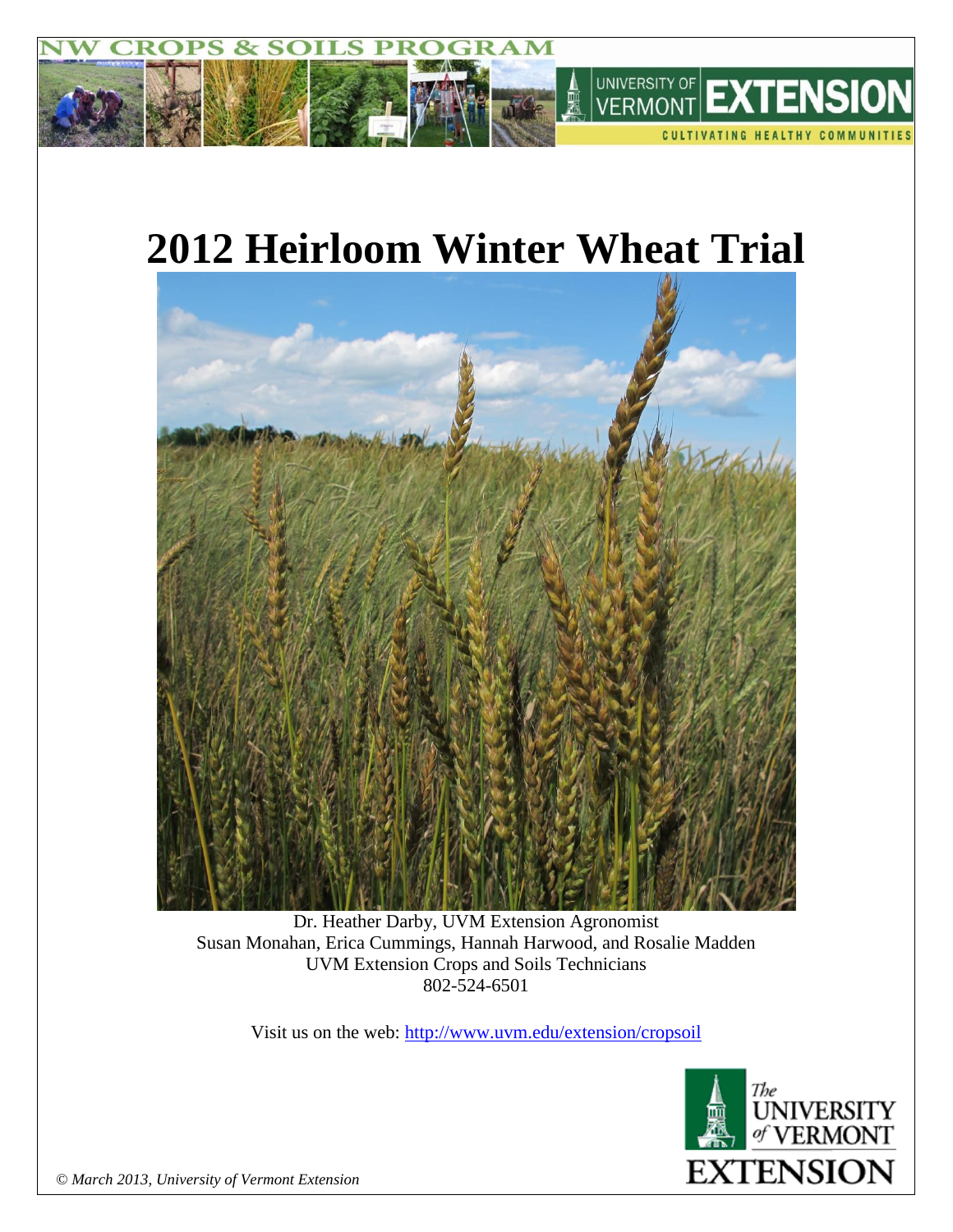#### **2012 HEIRLOOM WINTER WHEAT TRIAL**

Dr. Heather Darby, University of Vermont Extension heather.darby[at]uvm.edu

## **INTRODUCTION**

In 2012, UVM Extension conducted a winter heirloom variety trial. Many consumers are interested in heirloom wheat for flavor, perceived health benefits or its history, while many farmers are interested in heirloom wheat because it may have superior genetics better adapted to the challenging growing conditions in the Northeast. This variety trial was established to determine what heirloom winter wheat varieties are viable in Vermont's growing conditions.

### **METHODS**

In the fall of 2011, an heirloom winter wheat trial was initiated at Borderview Research Farm in Alburgh, VT. General plot management is listed in Table 1. Plots were managed with practices similar to those used by producers in the surrounding area. The previous crop was spring wheat and prior to that, the site had been in organic corn. The field was disked and spike-toothed harrowed prior to planting. Plots were seeded with a Kincaid Cone Seeder on 21-Sep 2011 at a seeding rate of  $100$  lbs acre<sup>-1</sup>.

Population and vigor were measured on 24-Oct 2011. Populations were determined by taking three, 1/3 meter counts per plot. Vigor was based on a visual rating with a 0–5 scale, where 5 represents excellent stand density and 0 represents no stand. On 11-Apr 2012, winter survival was measured on a 0-5 scale with the same procedure as above. Plots were topdressed by hand on 3-May 2012 with 500 lbs acre<sup>-1</sup> each of Pro-Booster and Pro-Gro. Pro-Booster and Pro-Gro are Organic Materials Review Institute (OMRI) approved fertilizers manufactured for North Country Organics in Bradford, VT. They are blended fertilizers composed of vegetable and animal meals and natural nitrate of soda. Pro-Booster has a guaranteed analysis of 10-0-0, and Pro-Gro has a guaranteed analysis of 5-3-4.

Grain plots were harvested with an Almaco SPC50 small plot combine on 19-Jul 2012. The harvest area was 5' x 20'. Just prior to harvest, plant heights were measured, excluding awns, and the severity of lodging was recorded as a percent of plot lodged. Grain moisture, test weight and yield were determined at harvest. Seed was cleaned with a small Clipper M2B cleaner (A.T. Ferrell, Bluffton, IN) and a subsample was collected to determine quality characteristics. Samples were ground using the Perten LM3100 Laboratory Mill. Flour was analyzed for protein content using the Perten Inframatic 8600 Flour Analyzer. Most commercial mills target 12-15% protein content. Falling number was measured (AACC Method 56-81B, AACC Intl., 2000) on the Perten FN 1500 Falling Number Machine. The falling number is related to the level of sprout damage in the grain. It is determined by the time it takes, in seconds, for a stirrer to fall through a slurry of flour and water to the bottom of a test-tube. Falling numbers greater than 350 indicate low enzymatic activity and sound quality wheat. A falling number lower than 200 indicates high enzymatic activity and poor quality wheat. Deoxynivalenol (DON), a vomotoxin, was analyzed using Veratox DON 5/5 Quantitative test from the NEOGEN Corp. This test has a detection range of 0.5 to 5 ppm. Samples with DON values greater than 1 ppm are considered unsuitable for human consumption. The varieties of heirloom winter wheat grown are listed in Table 2. Results were analyzed with an analysis of variance in SAS (Cary, NC). The Least Significant Difference (LSD) procedure was used to separate cultivar means when the F-test was significant ( $p < 0.10$ ).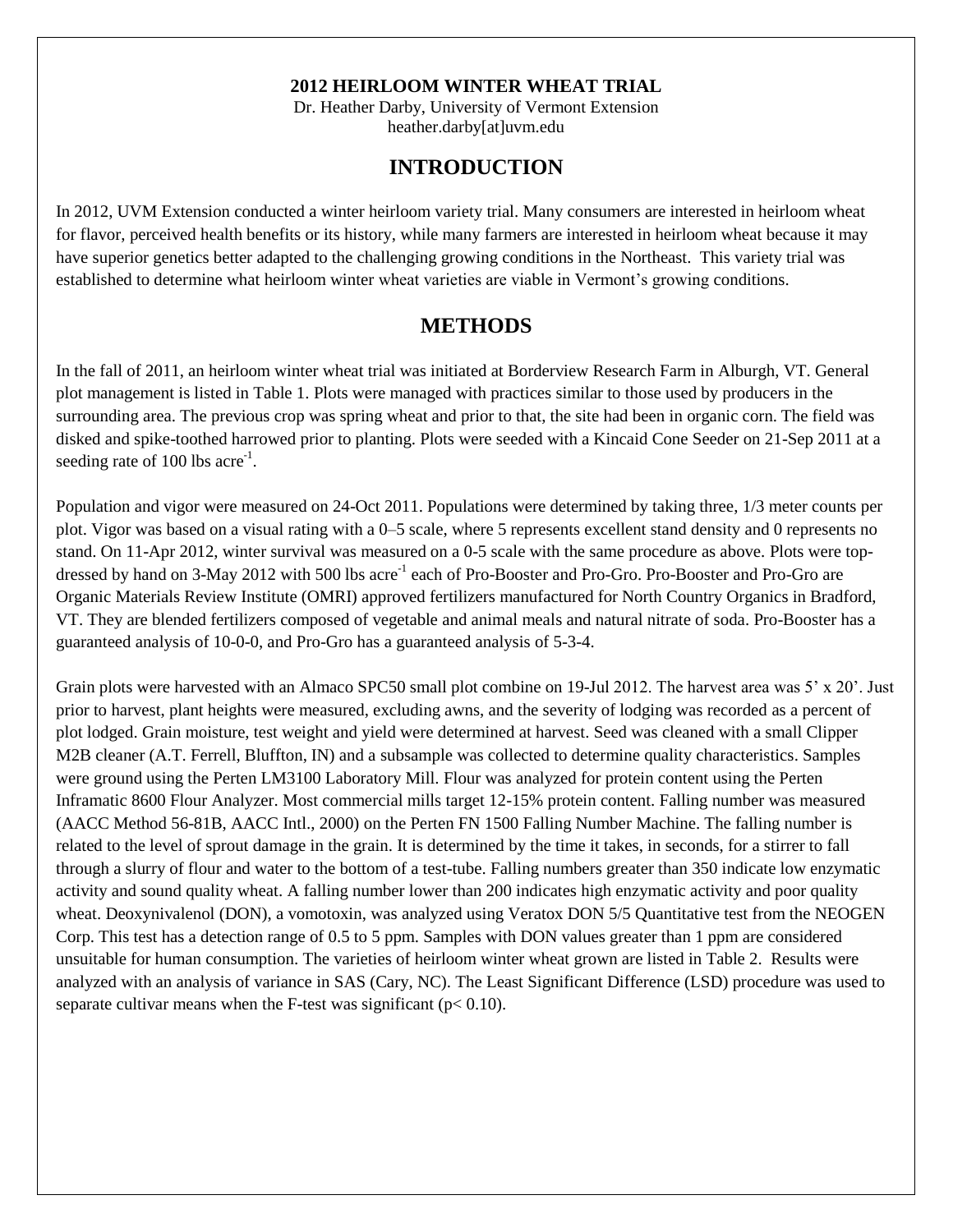**Table 1. General plot management.**

| <b>Trial Information</b> | <b>Borderview Research Farm</b><br>Alburgh, VT                 |
|--------------------------|----------------------------------------------------------------|
| Soil Type                | Benson rocky silt loam                                         |
| Previous crop            | Spring Wheat                                                   |
| Planting date            | 21-Sep 2011                                                    |
| Harvest date             | 19-Jul 2012                                                    |
| Seeding rate             | 100 lbs $\rm{acre}^{-1}$                                       |
| Tillage methods          | Mold board plow, disk and spike-toothed harrow                 |
|                          | 3-May 2012                                                     |
| Fertilizer applied       | Pro-Booster and Pro-Gro $(1000 \text{ lbs} \text{ acre}^{-1})$ |

 **Table 2. Heirloom winter wheat varieties, market class, year of release and place of origin.** 

| <b>Variety</b>     | <b>Market Class</b> | Year | Origin     |
|--------------------|---------------------|------|------------|
| Blackhull          | <b>HRWW</b>         | 1917 | Kansas     |
| Bluejacket         | <b>HRWW</b>         | 1946 | Kansas     |
| Clark's Cream      | <b>HWWW</b>         | 1972 | Kansas     |
| Columbia           | <b>HRWW</b>         | 1955 | Oregon     |
| Coppei             | <b>SRWW</b>         | 1911 | Washington |
| Forward            | <b>SRWW</b>         | 1920 | New York   |
| Genesee Giant      | <b>SWWW</b>         | 1893 | New York   |
| Goldcoin           | <b>SWWW</b>         | 1890 | New York   |
| Honor              | <b>SWWW</b>         | 1920 | New York   |
| Kanred             | <b>HRWW</b>         | 1917 | Kansas     |
| <b>Oro</b>         | <b>HRWW</b>         | 1927 | Oregon     |
| Pride of Genesee   | <b>SRWW</b>         | 1893 | New York   |
| Red Chief          | <b>SRWW</b>         | 1901 | New York   |
| <b>Red Russian</b> | <b>SRWW</b>         | 1890 | England    |
| Relief             | <b>HRWW</b>         | 1931 | Utah       |
| Rio                | <b>HRWW</b>         | 1931 | Oregon     |
| Triplet            | <b>SRWW</b>         | 1918 | Washington |
| Wasatch            | <b>HRWW</b>         | 1944 | Utah       |

**HRWW**-Hard Red Winter Wheat, **HWWW**-Hard White Winter Wheat, S**RWW**-Soft Red Winter Wheat, **SWWW-**Soft White Winter Wheat.

#### **LEAST SIGNIFICANT DIFFERENCE (LSD)**

Variations in yield and quality can occur because of variations in genetics, soil, weather and other growing conditions. Statistical analysis makes it possible to determine whether a difference among varieties is real, or whether it might have occurred due to other variations in the field. At the bottom of each table, a LSD value is presented for each variable (i.e. yield). Least Significant differences (LSD's) at the 10% level of probability are shown. Where the difference between two treatments within a column is equal to or greater than the LSD value at the bottom of the column, you can be sure in 9 out of 10 chances that there is a real difference between the two varieties. Treatments that were not significantly lower in performance than the highest value in a particular column are indicated with an asterisk. In the example below, A is significantly different from C but not from B. The difference between A and B is equal to 1.5, which is less than the LSD value of 2.0. This means that these varieties did not differ in yield. The difference between A and C is equal to 3.0, which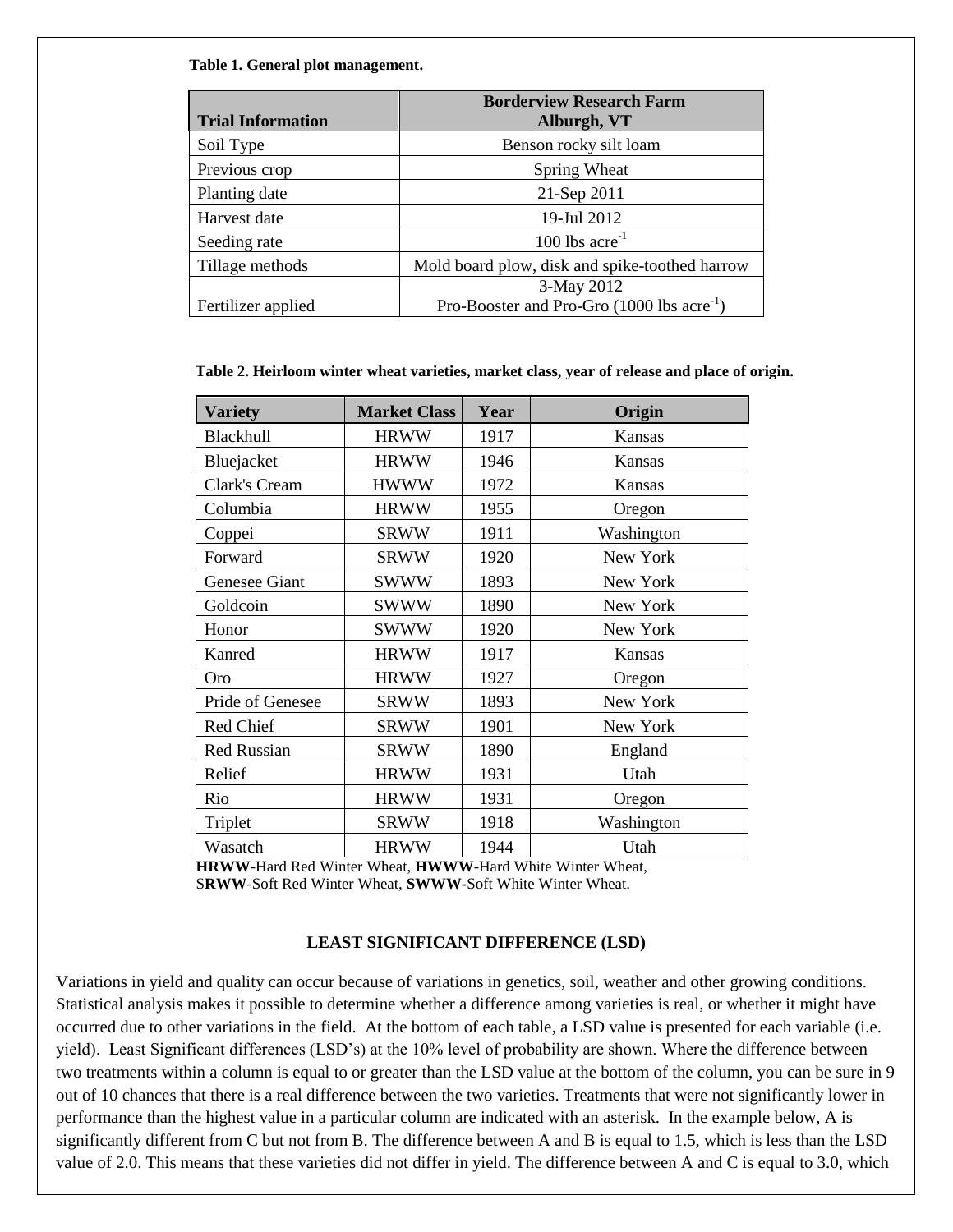is greater than the LSD value of 2.0. This means that the yields of these varieties were significantly different from one another. The asterisk indicates that B was not significantly lower than the top yielding variety.

| <b>Variety</b> | Yield  |
|----------------|--------|
| A              | 6.0    |
| B              | $7.5*$ |
| $\mathfrak{c}$ | 9.0*   |
| LSD            | 2.0    |

## **RESULTS AND DISCUSSION**

Seasonal precipitation and temperature recorded at a weather station in Alburgh, VT are shown in Table 3. The 2011- 2012 winter was extremely mild, with temperatures well above normal each month. Spring green-up occurred in mid March with a week of record warm temperatures and a high of 77.5°F on 21-Mar. The growing season was also warmer and drier than normal. From March to July, there was an accumulation of 3878 Growing Degree Days (GDDs), in Alburgh which is 400 GDDs higher than the 30-year average.

| Table 3. Seasonal weather data collected in Alburgh, VT, 2012. |  |  |  |  |
|----------------------------------------------------------------|--|--|--|--|
|----------------------------------------------------------------|--|--|--|--|

| Alburgh, VT                   | Sept. 2011 | Oct. 2011 | <b>Nov. 2011</b> | Mar. 2012   Apr. 2012 |         | <b>May 2012</b> | <b>June 2012</b> | <b>July 2012</b> |
|-------------------------------|------------|-----------|------------------|-----------------------|---------|-----------------|------------------|------------------|
| Average Temperature (F)       | 62.8       | 50.1      | 43.4             | 39.7                  | 44.9    | 60.5            | 67.0             | 71.4             |
| Departure from Normal         | 2.20       | 1.90      | 5.20             | 8.60                  | 0.10    | 4.10            | 1.20             | 0.80             |
|                               |            |           |                  |                       |         |                 |                  |                  |
| Precipitation (inches) *      | 5.56       | 3.52      | 1.41             | 1.46                  | 2.64    | 3.90            | 3.22             | 3.78             |
| Departure from Normal         | 1.92       | $-0.08$   | $-1.71$          | $-0.75$               | $-0.18$ | 0.45            | $-0.47$          | $-0.37$          |
|                               |            |           |                  |                       |         |                 |                  |                  |
| Growing Degree Days (base 32) | 932        | 578       | 344              | 331                   | 396     | 884             | 1046             | 1221             |
| Departure from Normal         | 74.0       | 76.0      | 142              | 205                   | 12.0    | 128             | 32.0             | 23.0             |

Based on weather data from Davis Instruments Vantage pro2 with Weatherlink data logger.

Historical averages for 30 years of NOAA data (1981-2010).

\* Precipitation data from June-September 2012 is based on Northeast Regional Climate Center data from an observation station in Burlington, VT.

The highest yielding variety was Forward, which yielded almost 2 tons or 3868 lbs acre<sup>-1</sup> (Table 5). The four highest yielding varieties were soft wheat's developed in New York State. Soft wheat's are generally lower in protein and better suited for pastries and cookies. The highest yielding hard wheat, which is generally desired for bread baking, was Bluejacket, which yielded 2422 lbs acre<sup>-1</sup>. Bluejacket was developed in Kansas in 1946. Although not an heirloom by the strict definition of being developed before 1950, Clark's Cream was included in this study because it is an older hard white wheat which is of interest to the farming community. Oro had the lowest yields  $(813 \text{ lbs acre}^{-1})$ , which may be due in part to it's low winter survival—32% of the plot had winterkilled when measured on 11-Apr (Table 4).

Of the five tallest varieties, three were developed in New York. Honor grew the tallest at 52.4 inches (Table 4). In organic systems, tall wheat's are generally desired for their ability to shade out competing weeds. All of the varieties grown in this study would be considered tall when compared to many of today's modern cultivars. Tall wheat can be prone to lodging, depending on many factors including stalk strength and over-fertilization. In general, all the varieties stood up well, with the exception of Triplet and Relief, which had 37% and 26% lodging at harvest.

Test weight is the measure of grain density determined by weighing a known volume of grain. Generally, the heavier the wheat is per bushel, the higher baking quality. Red Chief and Bluejacket had test weights over 60 lbs bushel $^{-1}$  and were significantly higher than the other varieties.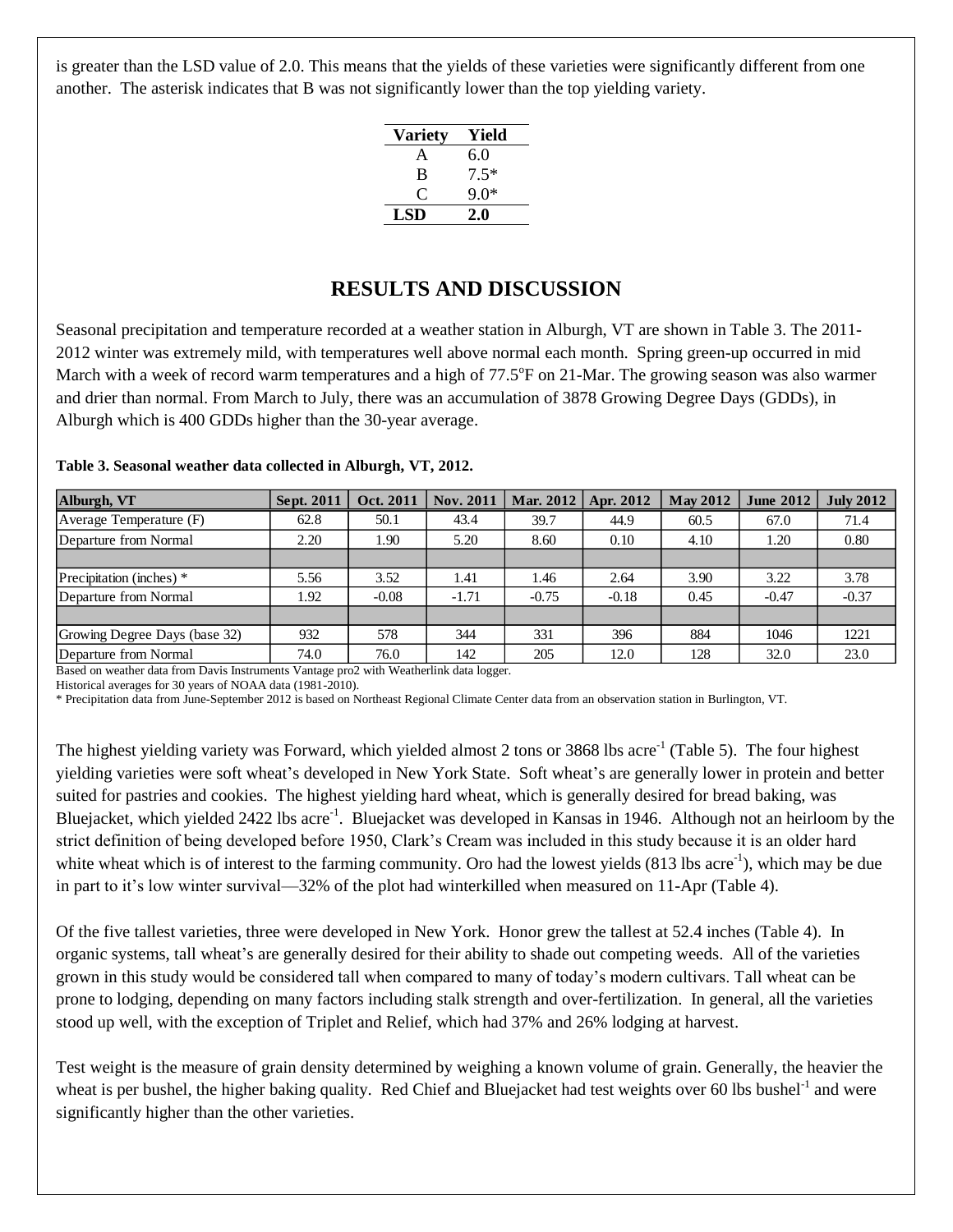| <b>Variety</b> | <b>Population</b> | <b>Fall vigor</b> | <b>Spring vigor</b> | Winterkill | Height  | Lodging |
|----------------|-------------------|-------------------|---------------------|------------|---------|---------|
|                | plants $m2$       | $(0-5)$           | $(0-5)$             | $\%$       | in      | %       |
| Blackhull      | 223               | 3.3               | $3.2*$              | 0.0        | 43.7    | $0.0*$  |
| Bluejacket     | 241               | 3.2               | $3.3*$              | 3.3        | 47.3    | $0.0*$  |
| Clark's Cream  | 201               | 3.5               | $3.5*$              | 1.7        | 40.3    | $6.0*$  |
| Colombia       | 206               | 2.3               | 2.7                 | 3.3        | 42.5    | $6.7*$  |
| Coppei         | 214               | 3.5               | $3.5*$              | 1.7        | 43.5    | $1.7*$  |
| Forward        | 234               | 4.0               | $3.5*$              | 0.0        | 46.0    | $4.3*$  |
| Gen. Giant     | 232               | $4.7*$            | $3.7*$              | 0.0        | 45.6    | $0.7*$  |
| Gold Coin      | 282*              | $4.5*$            | $3.8*$              | 5.0        | 48.5*   | $4.0*$  |
| Honor          | $302*$            | 3.8               | $3.3*$              | 0.0        | $52.4*$ | $0.3*$  |
| Kanred         | 210               | 3.5               | $3.5*$              | 5.0        | 39.1    | $10.0*$ |
| <b>Oro</b>     | 197               | 2.3               | 2.5                 | 31.7       | 46.3    | $6.0*$  |
| Pride of Gen.  | 221               | $4.3*$            | $3.8*$              | 0.0        | 49.3*   | $1.7*$  |
| Red Chief      | 258*              | 3.5               | $3.7*$              | 1.7        | 43.4    | $0.0*$  |
| Red Russian    | 195               | 3.2               | 2.7                 | 16.7       | $50.3*$ | $0.0*$  |
| Relief         | 221               | 3.0               | $3.2*$              | 15.0       | 42.2    | 25.7    |
| Rio            | 214               | 2.8               | $3.5*$              | $0.0\,$    | 43.9    | $11.7*$ |
| Triplet        | 173               | 3.0               | $3.2*$              | 0.0        | 50.9*   | 36.7    |
| Wasatch        | 175               | 2.7               | $3.8*$              | 0.0        | 47.2    | $1.7*$  |
| Trial mean     | 222               | 3.4               | 3.4                 | 4.7        | 45.7    | 6.5     |
| LSD $(p<0.1)$  | 44.4              | 0.58              | 0.72                | <b>NS</b>  | 4.67    | 15.7    |

| Table 4. Growing characteristics of heirloom winter wheat varieties, Alburgh, VT, 2012. |  |  |  |  |
|-----------------------------------------------------------------------------------------|--|--|--|--|
|                                                                                         |  |  |  |  |
|                                                                                         |  |  |  |  |

\*Varieties with an asterisk are not significantly different than the top performer in **bold**.

NS – No significant difference amongst varieties.

|                    |                 | <b>Test</b>                | <b>DM</b>              | <b>Protein</b> | Protein @ | <b>Falling</b> |            |
|--------------------|-----------------|----------------------------|------------------------|----------------|-----------|----------------|------------|
| <b>Variety</b>     | <b>Moisture</b> | weight                     | <b>Yield</b>           | @ DM           | 14%       | number         | <b>DON</b> |
|                    | $\%$            | $lbs$ bushel <sup>-1</sup> | $\text{lbs acre}^{-1}$ | %              | $\%$      | sec            | ppm        |
| Blackhull          | 13.7            | 58.3                       | 1901                   | 13.0           | 11.2      | 433*           | 0.4        |
| Bluejacket         | 14.9            | $60.7*$                    | 2422                   | 13.1           | 11.3      | 469*           | 0.5        |
| Clark's Cream      | 14.4            | 58.3                       | 2374                   | 12.4           | 10.7      | 435*           | 0.5        |
| Colombia           | $11.5*$         | 56.3                       | 1735                   | 11.8           | 10.2      | 436*           | 0.7        |
| Coppei             | $12.3*$         | 57.0                       | 1947                   | 12.6           | 10.9      | 374            | 0.5        |
| Forward            | $12.5*$         | 58.3                       | 3868*                  | 11.0           | 9.4       | 378            | 0.4        |
| Gen. Giant         | $11.9*$         | 56.0                       | 2611                   | 11.2           | 9.6       | 364            | 0.3        |
| Gold Coin          | $12.5*$         | 56.7                       | 2862                   | 12.0           | 10.3      | 327            | 0.4        |
| Honor              | $11.1*$         | 54.5                       | 2635                   | 11.6           | 10.0      | 375            | 0.5        |
| Kanred             | 12.8            | 55.7                       | 1851                   | 12.8           | 11.0      | 445*           | 0.7        |
| Oro                | 15.3            | 57.0                       | 813                    | $14.3*$        | $12.3*$   | 421            | 0.8        |
| Pride of Gen.      | $11.5*$         | 59.7                       | 2309                   | 11.8           | 10.1      | 424            | 0.5        |
| Red Chief          | 13.6            | $61.8*$                    | 1438                   | 13.9*          | $12.0*$   | 444*           | 0.2        |
| <b>Red Russian</b> | 13.0            | 55.0                       | 1597                   | $14.1*$        | $12.1*$   | 395            | 0.6        |
| Relief             | 15.2            | 57.7                       | 2229                   | 13.3           | 11.4      | 444*           | 0.6        |
| Rio                | $12.0*$         | 57.5                       | 2084                   | 12.5           | 10.8      | 450*           | 0.3        |
| Triplet            | $12.4*$         | 59.2                       | 2073                   | 13.6           | 11.7      | 423            | 0.5        |
| Wasatch            | 13.5            | 58.7                       | 2211                   | $14.6*$        | $12.5*$   | 443*           | 0.6        |
| Trial mean         | 13.0            | 57.7                       | 2164                   | 12.7           | 11.0      | 416            | 0.5        |
| LSD $(p<0.1)$      | 1.55            | 2.04                       | 498                    | 0.923          | 0.794     | 40.1           | <b>NS</b>  |

| Table 5. Yield and quality of heirloom winter wheat, Alburgh, VT, 2012. |  |  |  |  |  |  |  |  |
|-------------------------------------------------------------------------|--|--|--|--|--|--|--|--|
|-------------------------------------------------------------------------|--|--|--|--|--|--|--|--|

\*Varieties with an asterisk are not significantly different than the top performer in **bold**.

NS – No significant difference amongst varieties.